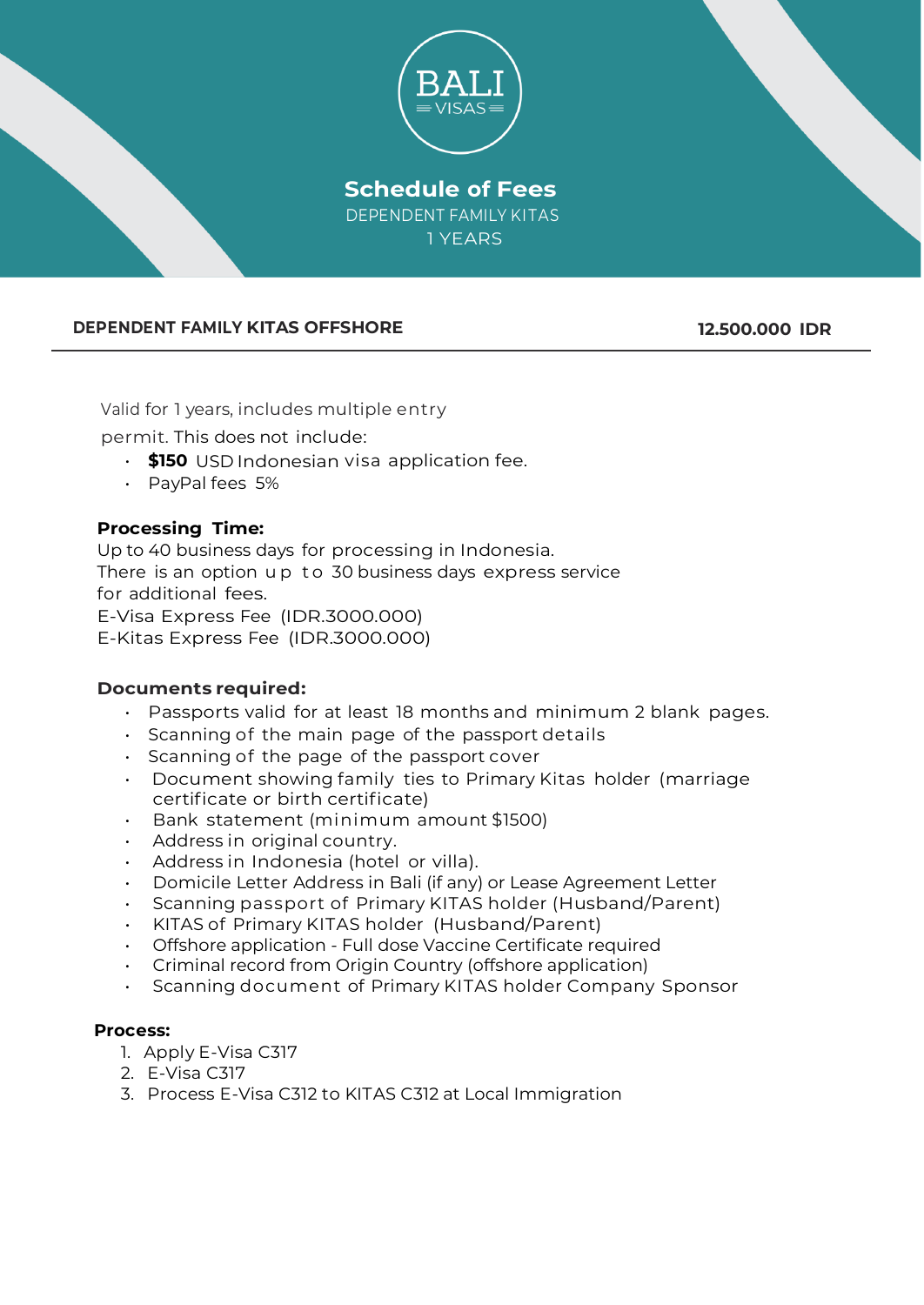## **Renewal:**

- Renewal will be for 1 year and the cost **IDR.8.000.000** but you do not need to fly out and apply for the visa at Indonesian Embassy outside of Indonesia. And no cost for Indonesia Embassy visa application fee.
- Renewal Need to be process minimum 1 month before your Kitas Expired

#### **Please note:**

\* Payment can be done via PayPal or Bank Transfer.

\*\* Prices are as per the date on document.

\*\*\* Processing will begin once funds are clear in our account

\*\*\*\* Price does not include SKTT or NIK document

#### **After you receive the E-Visa (Offshore Application)**

Follow the steps: Step 1 Please print out the sponsorship and E-Visa for Entering Indonesia

Step 2

Upon arrival to Indonesia you will need to present us with your passport within 30 days. We then take is to the local immigration office to show them your visa for final approval. You will also be required to attend during this process for Biometrics.

#### **EPO / Cancelation Kitas**

If you not continue or extending your Kitas you need to processing EPO and the Cost

#### **IDR.1.000.000**